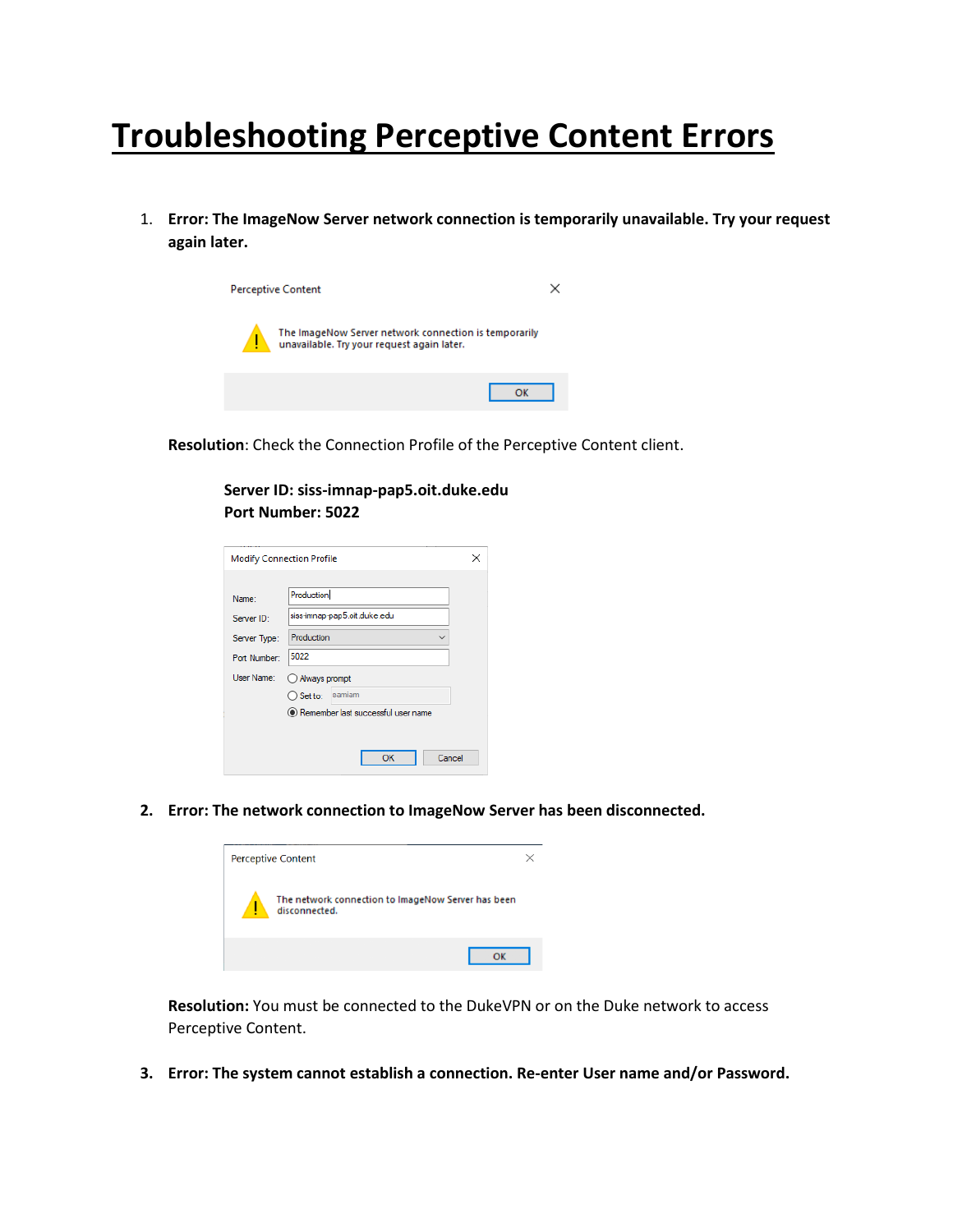

**Resolution:** User may have entered the wrong user name or password. Or user do not have an account or the account is Inactive in Perceptive Content

4. **Error: Could not find an application window that matches the "Application Plan name" application plan.**

| Perceptive Content Perceptive Content |                                                                                                         | × |                                         |
|---------------------------------------|---------------------------------------------------------------------------------------------------------|---|-----------------------------------------|
| Connect Settings He                   |                                                                                                         |   |                                         |
| Applications -                        | Could not find an application window that matches the<br>'WWALK - EP Student Records' application plan. |   | Workflow • Capture • Ca Manage 2 Help • |
|                                       | OK                                                                                                      |   |                                         |

**Resolution:** DukeHub is not opened in Chrome. The DukeHub linking page must be active in the background.

5. **Error: Could not find [PERCEPTIVE\_PAGE\_NAME] or Document keys are blank.**

| ×                                      | ×<br><b>Proposed Keys</b>                      |
|----------------------------------------|------------------------------------------------|
|                                        | Location                                       |
|                                        | <b>Drawer</b>                                  |
| Could not find [PERCEPTIVE_PAGE_NAME]. | <b>EP Student Records</b>                      |
|                                        | Name:                                          |
|                                        |                                                |
| ОK                                     | Document Keys                                  |
|                                        | EmplID:                                        |
|                                        |                                                |
|                                        | Name:                                          |
|                                        |                                                |
|                                        | Field3:                                        |
|                                        |                                                |
|                                        | Field4:                                        |
|                                        |                                                |
|                                        | Field5:                                        |
|                                        | Please select an Academic Plan<br>$\checkmark$ |
|                                        | Document Type:                                 |
|                                        | *Please Select Doc Type<br>$\checkmark$        |
|                                        | Notes:                                         |
|                                        |                                                |
|                                        |                                                |
|                                        |                                                |
|                                        | Capture<br>Cancel                              |
|                                        |                                                |

**Resolution**: The person is NOT on the correct DukeHub Linking page.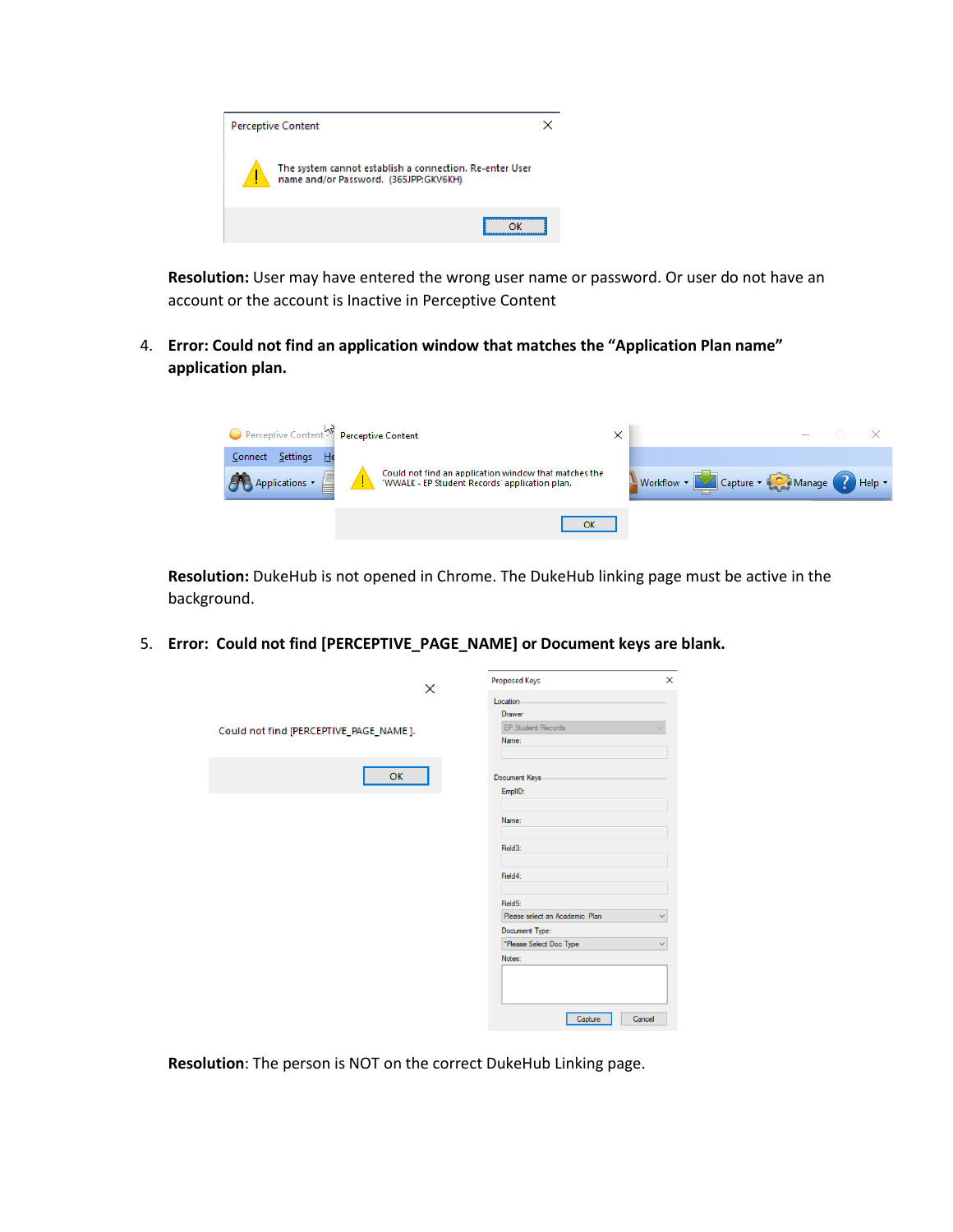The max filename size is 260 characters.

Perceptive Content allows each document key to contain a maximum of 40 characters.

## **List of DukeHub Linking pages:**

**Student Records: Must have the student's record opened in the DukeHub page in Chrome browser.**

**EP Student Records link using Student Admin Center**:

Student Admin Center page– Campus Community > Student Admin Center (Student) – Student Center tab or Academics tab

**Most Student Records offices (OURS, University Deans, DGSA, etc) link using Student Program\Plan page > Student Plan Tab** (**Must click the ImageNow Linking button – it will gray-out then you can link):**

Records and Enrollment > Career and Program Information > Student Program/Plan

|                                                                   |                                                     | <b>INCIV VVIIIUUVI</b><br>110 |
|-------------------------------------------------------------------|-----------------------------------------------------|-------------------------------|
| Student Sub-Plan<br><b>Student Program</b><br><b>Student Plan</b> | <b>Student Attributes</b><br><b>Student Degrees</b> |                               |
|                                                                   | $\star$                                             |                               |
|                                                                   |                                                     |                               |
|                                                                   |                                                     |                               |
| Academic Career                                                   | Car Req Term 2018 Fall Term<br>Student Career Nbr 0 |                               |
| <b>Student Details</b>                                            | Find I View All                                     | First 4 1 of 1 D Last         |
| <b>Status</b><br><b>Completed Program</b>                         | Admit Term 2018 Fall                                |                               |
| Effective Date 05/11/2020                                         | Effective Sequence 0                                |                               |
| Program Action Completion                                         | Action Date 05/11/2020                              |                               |
| of Program                                                        | <b>Requirement Term</b>                             |                               |
| <b>Action Reason</b>                                              | <b>2018 Fall</b>                                    |                               |
| <b>Academic Program MRA</b>                                       |                                                     |                               |
|                                                                   | Find   View All                                     | First 4 1 of 1 1 Last         |
| *Academic Plan                                                    |                                                     | $+$ $-$                       |
|                                                                   | Primary                                             |                               |
| *Plan Sequence 10                                                 | Degree MBA                                          |                               |
| *Declare Date 10/02/2017<br>Ħ                                     | Degree Checkout Stat Awarded                        |                               |
| *Requirement Term 1660 Q<br><b>2018 Fall</b>                      | Student Degree Nbr 01                               |                               |
| *Advisement Status   Include                                      | $\checkmark$<br>Completion Term 2020 Sprng          |                               |
|                                                                   | ImageNow Linking                                    |                               |

#### **Registrar's (OUR) only:**

**Course Catalog**: Curriculum Management > Course Catalog > Course Catalog -> Du Catalog Imaging tab (Custom page)

**Schedule Class Meetings**: Curriculum Management > Schedule of Classes > Schedule Class Meetings: DU Class Imaging tab (Custom Page)

**Athletic Participation**: Campus Community > Personal Information (Student) > Participation Data (Student) > Athletic Participation DU Sport Imaging tab (Custom Page)

**Bursar's Office\Cashiering:**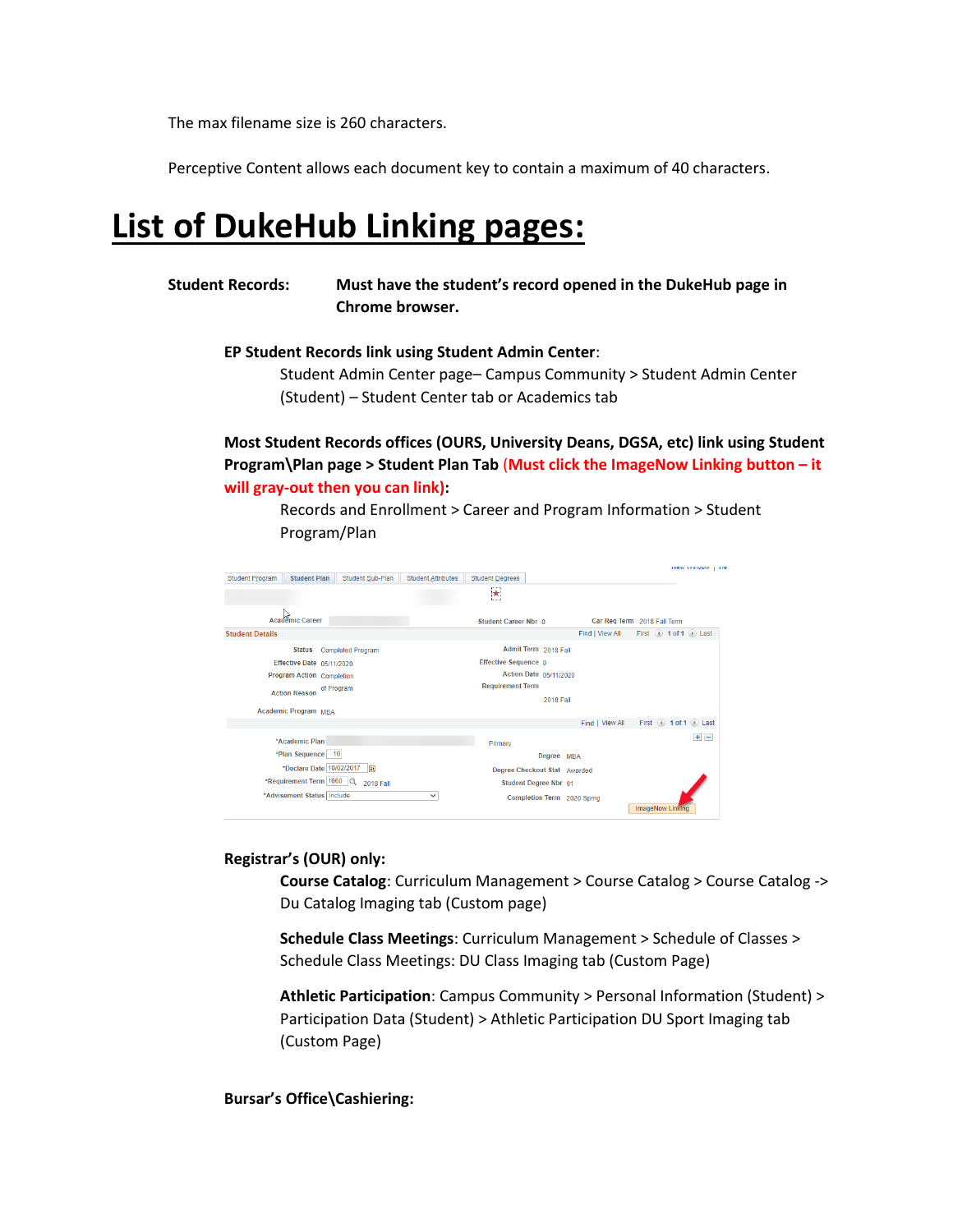- **View Customer Account:** Student Financials > View Customer Accounts
- **Post Student Payments:** Student Financials > Cashiering > Post Student Payments
- **Post Student Transaction:** Student Financials > Charges and Payments> Post Student Transaction
- **Review Student Payments:** Student Financials > Cashiering > Review Student Payments
- **Collect Department Receipts**: Student Financials > Cashiering > Collect Department Receipts
- **Review Department Receipts**: Student Financials > Cashiering > Review Departmental Receipts
- **Duke Cash Out**: Student Financials > Cashiering > Cash Management > Duke Cash Out
- **Review Duke Cash Out**: Student Financials > Cashiering > Cash Management > Interim Deposit Detail
- **Refund With Extra Amount**: Student Financials > Refund > Refund With Extra Amount
- **Review Tender by Cashier**: Student Financials > Cashiering > Balance by Business Day > Review Tender By Cashier
- **Student Admin Center page:** Campus Community > Student Admin Center (Student)

#### **Financial Aid:**

**FA Imaging:** - Financial Aid > FA Imaging Page

#### **Student Health:**

**Immunizations and Health:** Campus Community > Personal Information > Health Information > Immunizations and Health

### **List of Learnmode WWALK Application Plans for the Capture profiles in Perceptive Content**